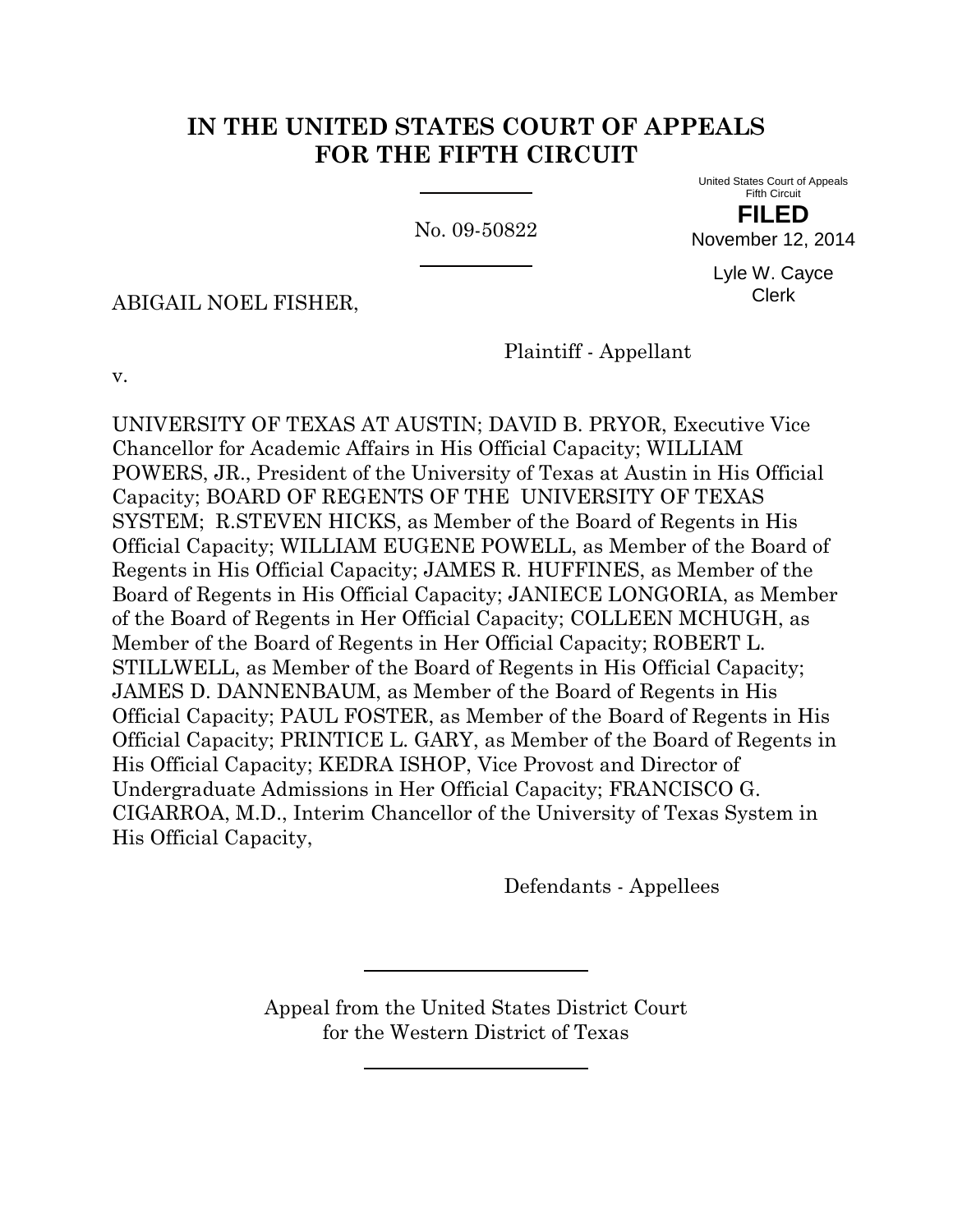## No. 09-50822

## ON PETITION FOR REHEARING EN BANC (Opinion July 15, 2014, 758 F.3d 633)

Before KING, HIGGINBOTHAM, and GARZA, Circuit Judges. PATRICK E. HIGGINBOTHAM, Circuit Judge:

The court having been polled at the request of one of its members, and a majority of the judges who are in regular active service and not disqualified not having voted in favor (Fed. R. App. P. 35 and 5th Cir. R. 35), the Petition for Rehearing En Banc is DENIED. Judge Garza, joined by Judges Jones, Smith, Clement, and Owen, dissents from the court's denial of rehearing en banc, and his dissent is attached.

In the en banc poll, 5 judges voted in favor of rehearing (Judges Jones, Smith, Clement, Owen, and Elrod) and 10 judges voted against rehearing (Chief Judge Stewart and Judges Jolly, Davis, Dennis, Prado, Southwick, Haynes, Graves, Higginson, and Costa).

ENTERED FOR THE COURT:

Patrick & Higgenbirkon

UNITED STATES CIRCUIT JUDGE